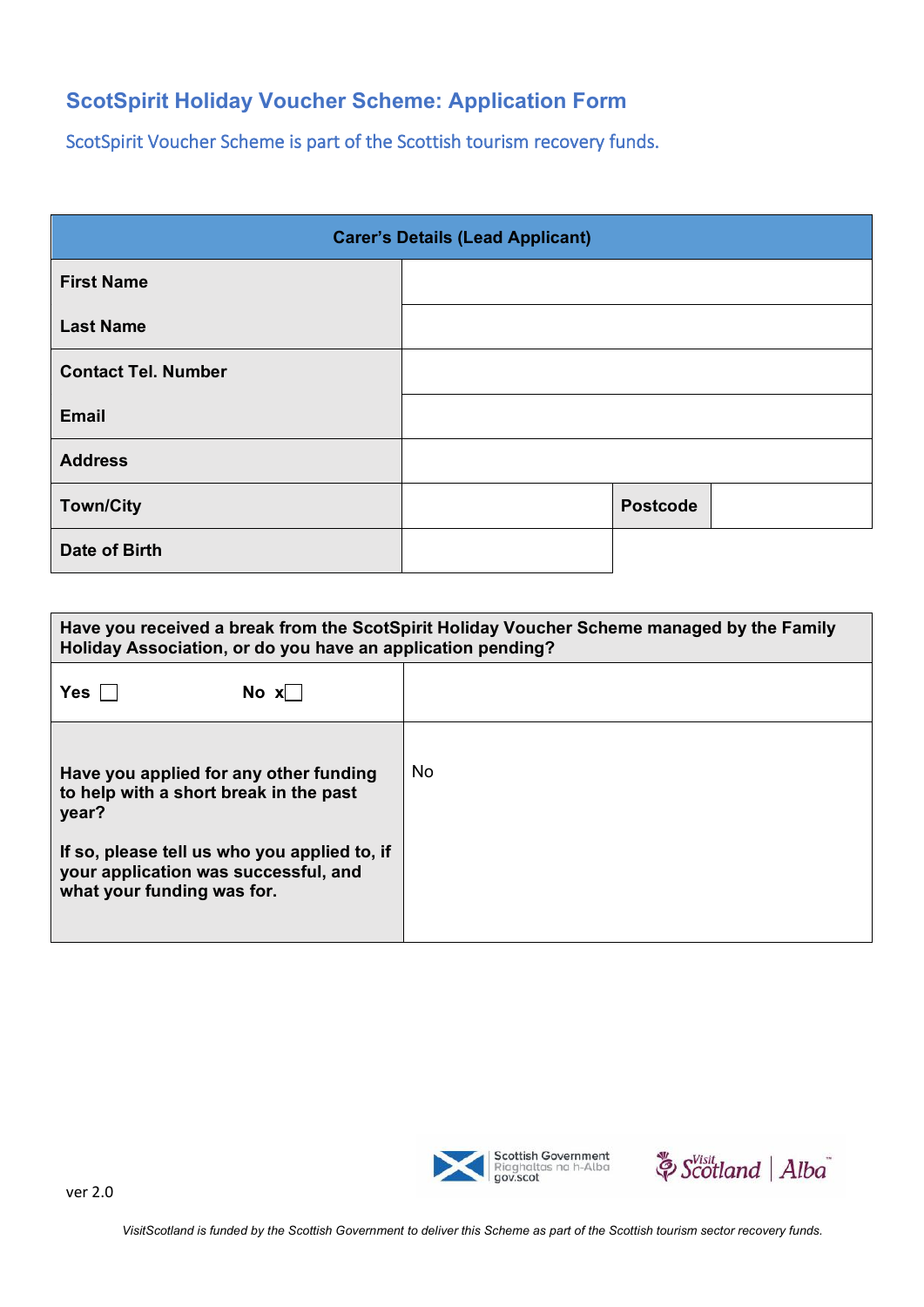|--|

| <b>Short Break Details</b>                                                                                                                                         |             |                          |  |
|--------------------------------------------------------------------------------------------------------------------------------------------------------------------|-------------|--------------------------|--|
| Please provide the names and age of any<br>companions accompanying you on your<br>break                                                                            | <b>Name</b> | Age at time of<br>travel |  |
|                                                                                                                                                                    |             |                          |  |
|                                                                                                                                                                    |             |                          |  |
|                                                                                                                                                                    |             |                          |  |
|                                                                                                                                                                    |             |                          |  |
| Are there any special requirements we<br>should be aware of when sourcing<br>accommodation/venues?<br>e.g., disability access, pet friendly<br>establishment, etc. |             |                          |  |

| Approximately, how far would you be<br>willing to travel to get to your break<br>destination?                     |  |
|-------------------------------------------------------------------------------------------------------------------|--|
| Is there a particular region of Scotland<br>where you would like to take your break<br>(subject to availability)? |  |
| How will you travel?<br>e.g. by car, public transport etc.                                                        |  |

2